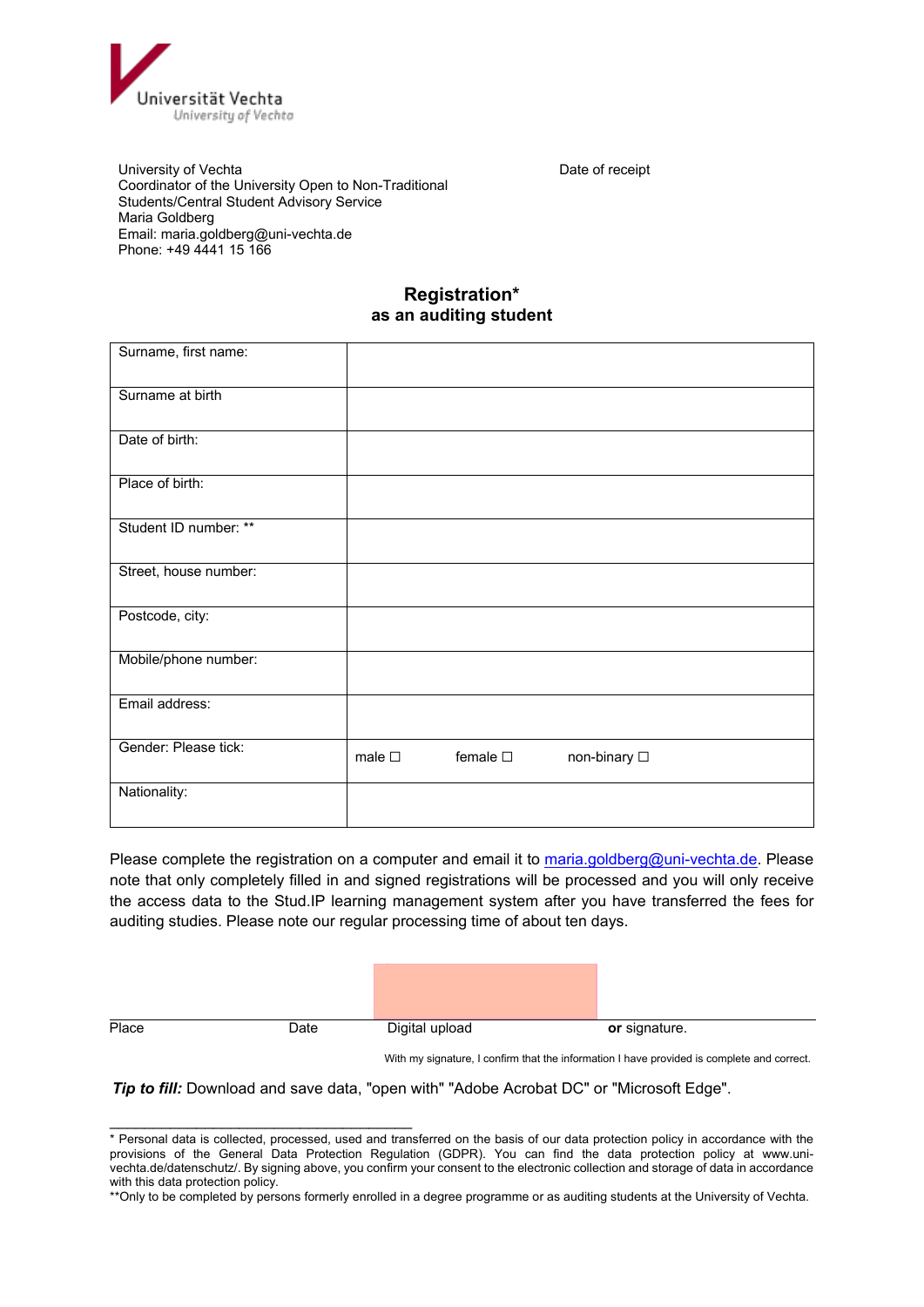

# **Course selection:**

# **I hereby register for attending the following courses from the course catalogue for auditing students:**

Please note: For auditing students, a maximum of ten contact hours per week (SWS) is possible, which usually corresponds to five courses.

| Course code<br>(e.g., msb004.1) | Course title | Weekday(s)<br>/ time | Degree programme<br>or academic subject | Contact<br>hours per<br>week (sws)<br>(workload) | Lecturer |
|---------------------------------|--------------|----------------------|-----------------------------------------|--------------------------------------------------|----------|
|                                 |              |                      |                                         |                                                  |          |
|                                 |              |                      |                                         |                                                  |          |
|                                 |              |                      |                                         |                                                  |          |
|                                 |              |                      |                                         |                                                  |          |
|                                 |              |                      |                                         |                                                  |          |

### **I hereby apply for attending the following courses as an auditing student, although they are not generally open to auditing students (only possible with a declaration of consent from the lecturer(s)):**

| Course code<br>(e.g., msb004.1) | Course title | Weekday(s)<br>/ time | Degree programme<br>or academic subject | Contact<br>hours<br>per week<br>(SWS)<br>(workloa<br>$\mathsf{d}$ | Lecturer | Declaration of consent by<br>the lecturer for admission as<br>an auditing student (stamp<br>from the academic department) |
|---------------------------------|--------------|----------------------|-----------------------------------------|-------------------------------------------------------------------|----------|---------------------------------------------------------------------------------------------------------------------------|
|                                 |              |                      |                                         |                                                                   |          |                                                                                                                           |
|                                 |              |                      |                                         |                                                                   |          |                                                                                                                           |
|                                 |              |                      |                                         |                                                                   |          |                                                                                                                           |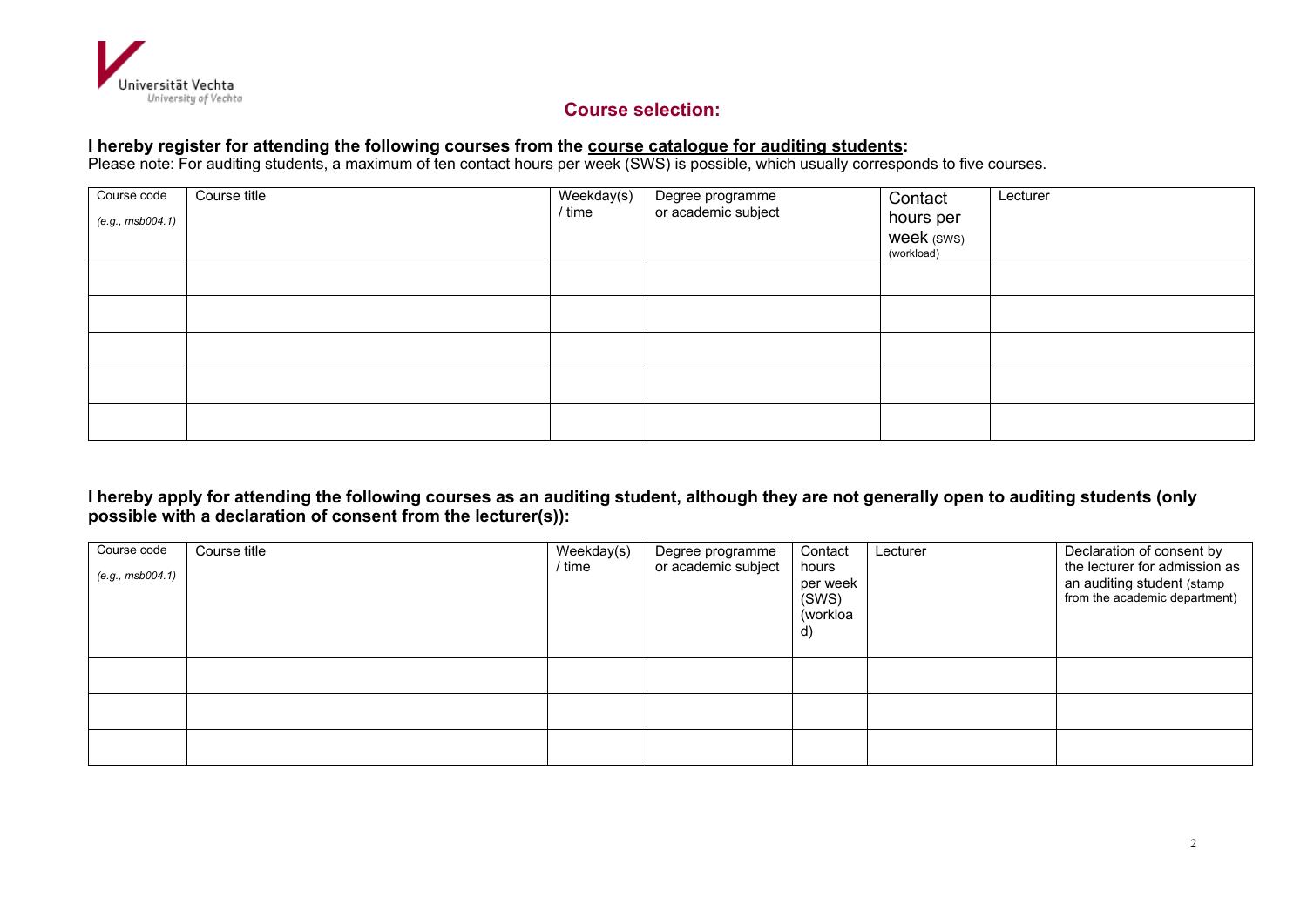

#### **Details of your formal status:**

| Please<br>tick: | Status groups 1-3 |                                                                                                                                                                                 | The following documents have<br>to be submitted with the<br>registration: | To be filled out by the<br><b>Admissions Office</b> |
|-----------------|-------------------|---------------------------------------------------------------------------------------------------------------------------------------------------------------------------------|---------------------------------------------------------------------------|-----------------------------------------------------|
|                 |                   | Participation in courses with/without a<br>higher education entrance qualification                                                                                              | No further documents required                                             |                                                     |
|                 | $\overline{2}$    | Student at another state higher education<br>institution in Lower Saxony (cross-<br>registered student)                                                                         | Certificate of enrolment                                                  |                                                     |
|                 | 3                 | Student at another state higher education<br>institution outside of Lower Saxony or a<br>private higher education institution within<br>Lower Saxony (cross-registered student) | Certificate of enrolment                                                  |                                                     |

Please note: Students currently enrolled as regular students at the University of Vechta cannot enrol as auditing students.

### **Information for statistical purposes:**

Do you already have an academic degree? ☐ yes☐ no

Are you planning to attend the selected courses out of professional interest? □ yes □ no

#### **Fees:**

For auditing students attending up to four contact hours per week (usually max. two courses), the semester fees are EUR 50. If you attend five to ten contact hours per week, the fees will be EUR 75.

#### Exemption from fees

Fees may be waived or reduced upon request in the case of undue hardship. We assume undue hardship in particular if you receive *Leistungen zur Sicherung des Lebensunterhalts* (benefits to secure subsistence) (*Sozialgesetzbuch* (Social Code) – SGB II: *Grundsicherung für Arbeitssuchende* (basic income for job seekers)), *Hilfe zum Lebensunterhalt* (subsistence allowance) or *Grundsicherung im Alter und bei Erwerbsminderung* (basic income support in old age and in case of reduced earning capacity) (Social Code – SGB XII: *Sozialhilfe* (social assistance)) or benefits as per the *Asylbewerberleistungsgesetz* (AsylbLG) (Asylum Seekers' Benefits Act).